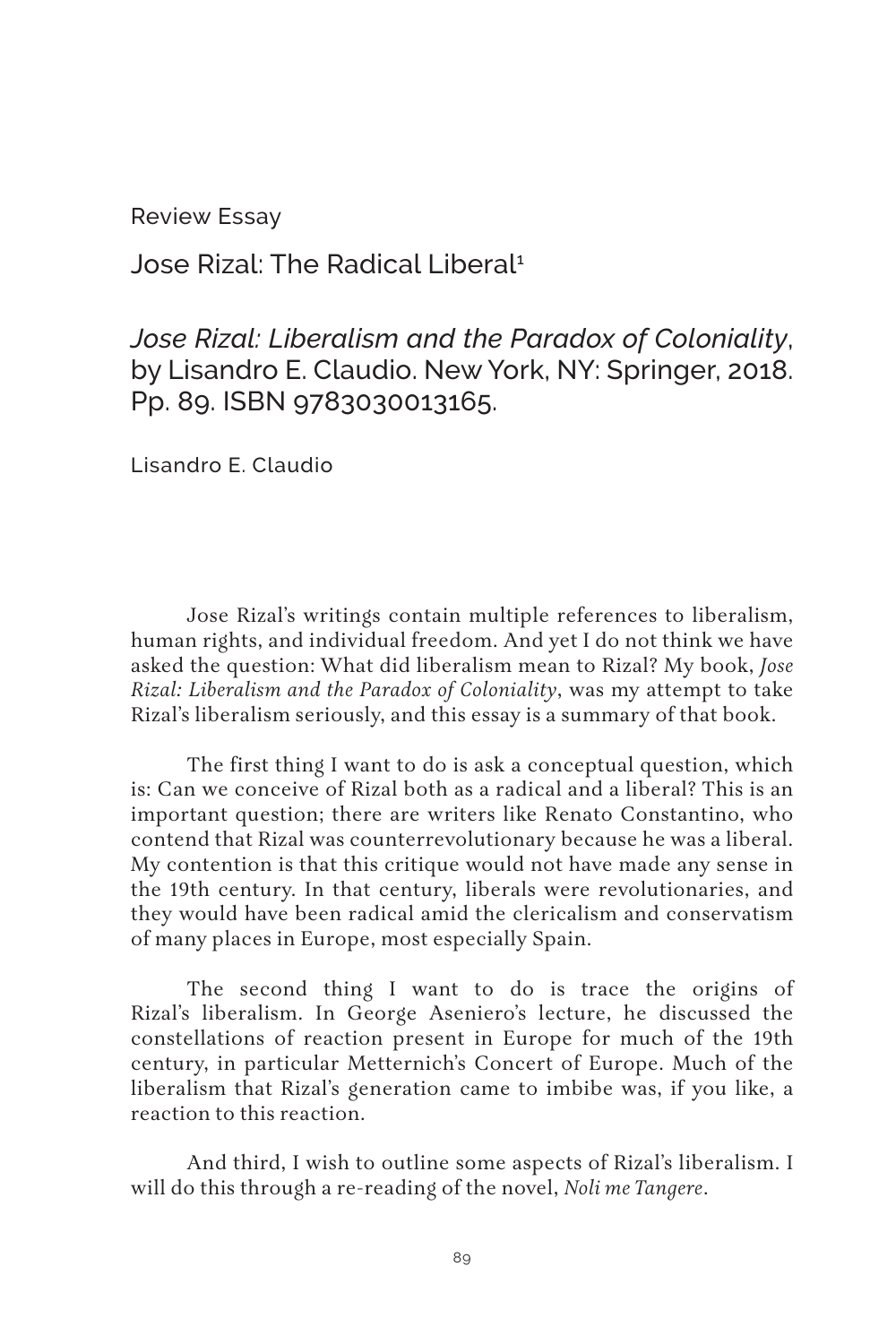*Philippine Journal of Public Policy: Interdisciplinary Development Perspectives* (2020)

Let us begin with the conceptual problem: How could Rizal be both a liberal and a radical at the same time? At this point, we need to emphasize that most of the historiography from the early 20th century accepted that Rizal was a liberal. For example, Rizal's foremost biographer, Leon Ma. Guerrero (2013), claimed that Rizal was a liberal first, and a nationalist second. By this, he meant that Rizal began his career demanding certain freedoms from Spain, such as freedom of the press and freedom of religion from the Spanish imperial authorities. He initially thought these liberal demands could be obtained from within the Spanish empire. But, upon realizing that these reforms were precluded by colonialism itself, Rizal started advocating for independence. Hence, his liberalism led him to the nationalist demand for independence.

As we know, Guerrero admired Rizal deeply, as did most of his contemporaries. But in the mid-20th century, certain polemical commentators began to challenge Rizal's legacy. Renato Constantino and, eventually, younger critics like Jose Maria Sison saw Rizal as an ineffectual bourgeois reformist, incapable of responding to the revolutionary demands of the times. Despite their differing assessments of Rizal's legacy, however, both the pro- and anti-Rizal commentators agreed that Rizal was a liberal. Constantino (2005), for example, does not dispute the fact that Rizal made liberal demands, only that "his idea of liberty was essentially the demand for those rights which the elite needed in order to prosper economically." Sison (1966) is more direct in contending that Rizal's writing stemmed from an "outmoded liberal cast."

Constantino's and Sison's views can be simplified as: Because Rizal was a liberal, he was not radical enough. Now, if we accept that a figure's radicalism is a valid criterion for measuring his heroism (a criterion that some will no doubt disagree with), then defending Rizal's legacy requires establishing his radical bona fides. This is, of course, what Floro Quibuyen (1997) has persuasively and eloquently done in his work that proves, among other things, that Rizal was sympathetic to an armed revolution against Spain. Therefore, Rizal was a radical, especially in the context of the times.

But here lies the conceptual and historiographical conundrum. For contemporary readers, it is difficult to reconcile radicalism and liberalism. In the 20th and 21st centuries, liberalism had (correctly)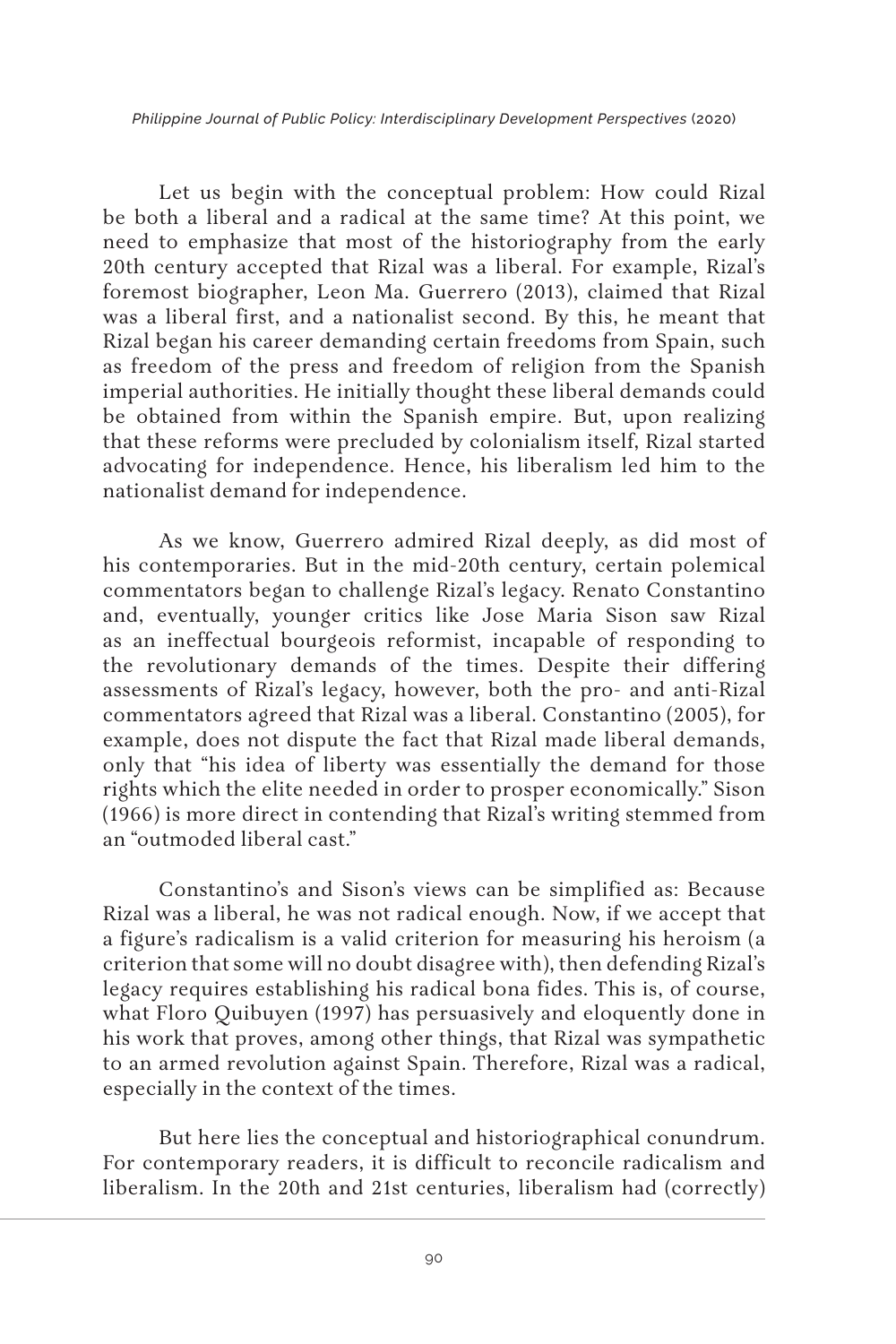been associated with the status quo, especially in the West, where "liberal democracy" once represented the so-called "end of history." Even in the Philippines, our image of "liberal" is the once-powerful Aquino administration and the Liberal Party (liberalism qua dilawan). Moreover, liberals in positions of power have sought to balance and reconcile competing interests, instead of taking bold and categorical stances, making them seem weak, feckless, and ineffectual. Finally, the ascendance of Marxism in the 20th century—particularly after the Bolshevik Revolution—made previous revolutionary forms of politics seem tame by comparison. Hence the term "radical liberal" appears a contradiction in terms. So, for contemporary readers, accepting Quibuyen's argument that Rizal was a radical makes it difficult to accept the earlier consensus that he was a liberal.

But this is not the way things would have seemed in the 19th century, especially in a colonial context. During that century, liberalism was insurgent and even revolutionary. Consider, for example, that the models for revolution at the time were mostly liberal ones: the American and French Revolutions—these revolutions inspired many radicals in the Atlantic world. Janet Polasky (2015), moreover, has shown that these revolutions informed the radicalism of revolutionaries in the Caribbean. Similarly, Richard J. Evans (2016, 17) says that the liberals of this period constituted "a radical international whose connections spanned the Atlantic."

The reason for liberalism being radical was simple: the opponents of liberalism remained powerful in the 19th century. In Europe, reactionary institutions like the monarchial state and the theocratic Church remained hegemonic. These institutions were reinforced throughout the continent by the Metternich/Concert of Europe system that Dr. Aseniero has described. In Spain, in particular, the continent's reactionary tendencies were embodied by the supporters of the conservative Carlos de Borbón, the so-called Carlistas of the various Carlist wars. In 1889, Rizal (2011, 79) himself would bemoan the "reactionary Carlist friar" as a "mean egoist, tyrant, oppressor, enemy of all progress and lover of everything feudal, of everything absolute."

If liberals were radical in the Spanish metropole, they were even more so in the colony, in *Filipinas*. In Europe, there was vibrant liberal opposition against the forces of reaction. In the colonies, however, friars and conservative monarchists were powerful and unopposed.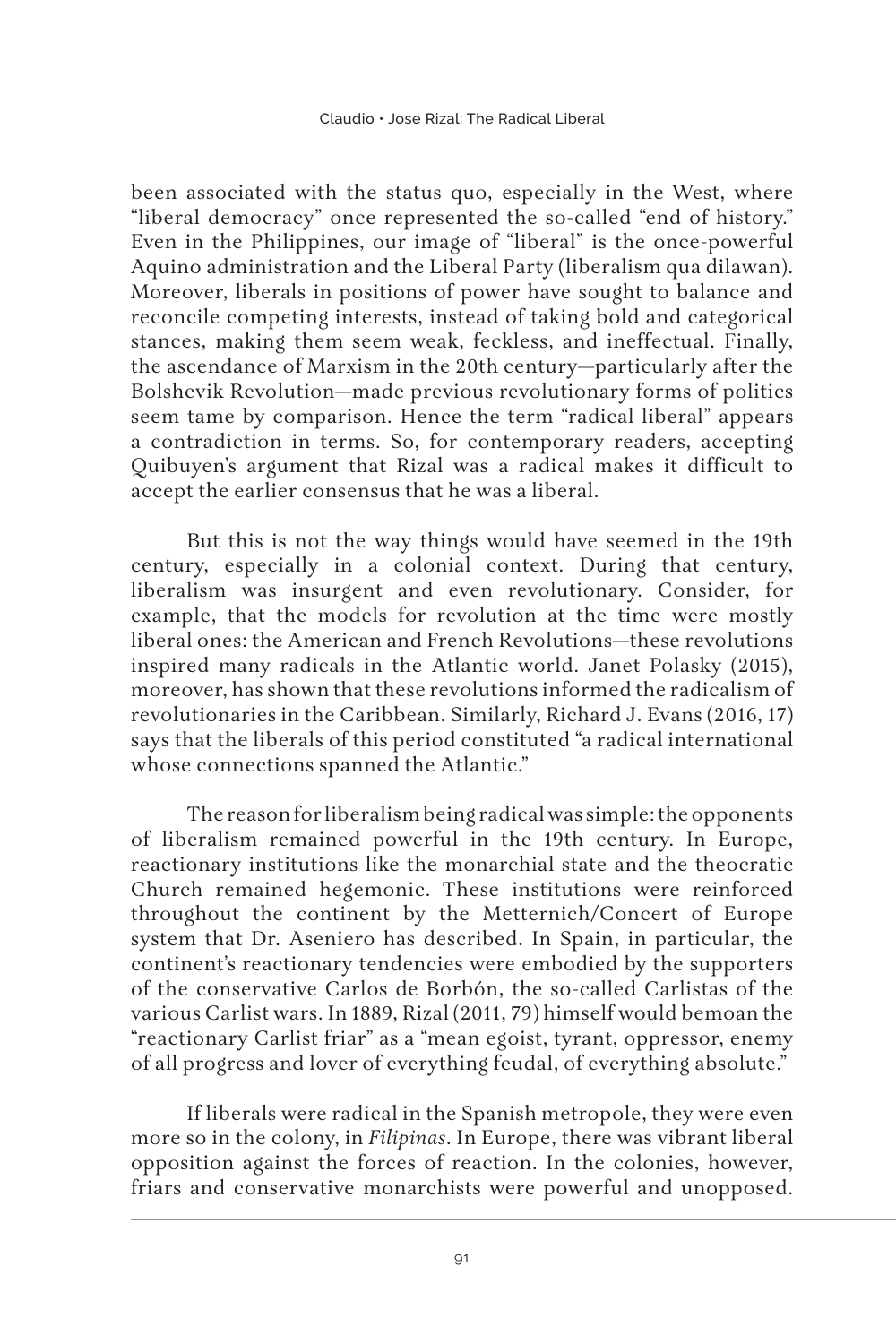Hence, Rizal (2011, 289) contended in 1890 that "modern ideas" were "asphyxiated upon touching the shores of Manila." Therefore, to be a liberal in the Philippines during the heyday of the frailocracy was a radical position. Indeed, it was such a radical position that the demand for liberal rights easily morphed into a demand for independence. It is for this reason that Vicente Rafael (2015) has correctly described the Philippine Revolution of 1896 as a liberal revolution similar to the French and American ones.

Having established that Rizal was, indeed, both a liberal and a radical, let us proceed to outline his liberalism. My preferred definition of liberalism has two elements. First, all liberals oppose excessive concentrations of power. What each liberal considers excessive varies from one to another, but all liberals agree that political power must have its limits. Second, liberals believe in essential freedoms or liberties. Unlike anarchists, however, they believe that these liberties can be protected, rather paradoxically, by ordering these liberties through the law and the state.

If you look at the history of liberalism in the Philippines, our liberals, more or less, have subscribed to these two tenets of liberalism. In the book, I trace the history of Philippine liberalism to the creole (person of European heritage, born in the colonies) politicians, Luis Rodriguez Varela, "El Conde Filipino," who, from 1799 onward, published books in defense of liberalism and the values of the French Revolution. Varela was also a major defender of the liberal Cadiz Constitution, and sought for the implementation of many of its principles in the Philippines. Finally, he asked for Filipino representation in the *cortes* and the establishment of schools outside friar control—demands that would eventually be echoed by Rizal's generation.

Many of Varela's advocacies spread through networks of liberal creole families, mostly in Manila. Eventually, this protonationalist liberalism would coalesce into the Comite de Reformadores of 1869, the country's first liberal party, which included such luminaries like Father Jose Burgos. The Comite's youth wing in the University of Santo Tomas, La Juventud Escolar Liberal, included *ilustrados* such as Felipe Buencamino and Rizal's older brother, Paciano Mercado (later Paciano Rizal).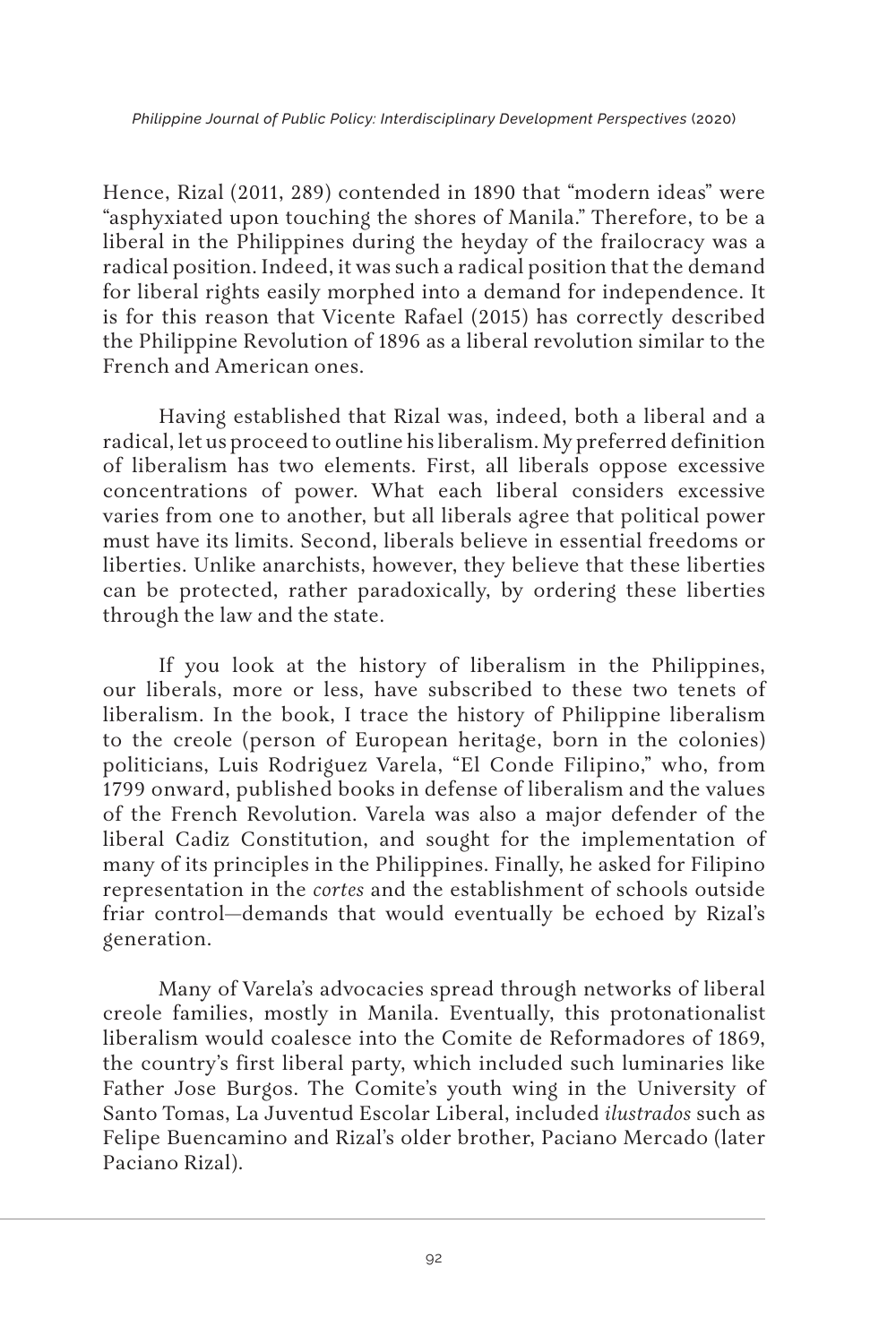The Comite and its youth wing were, of course, suppressed in the government repression that followed the Cavite Mutiny of 1872. Elements of its membership, however, reemerged through the Europebased "propaganda movement" of the late 1800s. It is in this sense that Rizal was heir to a great liberal tradition in Filipinas.

This history allows us to place Rizal and the Philippine revolution within the history of creole revolution from the late 1800s to the 1900s, alongside nationalist/revolutionary creoles in the Americas like Alexander Hamilton and Simón Bolívar. Part of the reason why previous scholars have failed to appreciate Rizal's radicalism has been because of their inadequate lens of comparison. Instead of the implicit and sometimes explicit measuring of Rizal against 20th-century Marxist thinkers like Mao Zedong or Ho Chi Minh, we should remember that Rizal was more comparable to the earlier nationalists of the Americas. Temporally, of course, Rizal straddles two generations of radical, nationalist revolutionaries: the creoles of the Americas from the 18th and 19th century and the Afro-Asian independence fighters of the 20th century. In terms of politics and temperament, however, Rizal was closer to the former.

In the book, I look at Rizal's liberalism as manifested in various texts, from his political writings to his two novels. For the purposes of this summary, however, let us examine the *Noli* as a key liberal text. Because of works such as Quibuyen's, we now accept that the reformist Crisostomo Ibarra is not a substitute for the radical Rizal. Indeed, even a cursory reading of the novel shows that the virtuous nationalist capable of self-sacrifice is Elias—a foil to the egoist Ibarra, who is largely motivated by *amor propio*. If there is a character we can learn from, therefore, it is Elias.

What did Elias believe in? We know that Elias was a shadowy figure, operating in the interstices of society, communicating with its most downtrodden. In the key chapter "The Voice of the Persecuted" (La Voz de los Perseguidos), Elias, in fact, notes that he is the "bearer of the desires of many unfortunates" (*portador de los deseos de muchos desgraciados*) (Rizal 2014, 509). Most Filipinos know that Elias's demands were radical, and he, in fact, tells the seemingly moderate Ibarra that he seeks "radical reforms" (*reformas radicales*) in the conduct of the civil guard and the friar orders. What constituted "radical" reforms in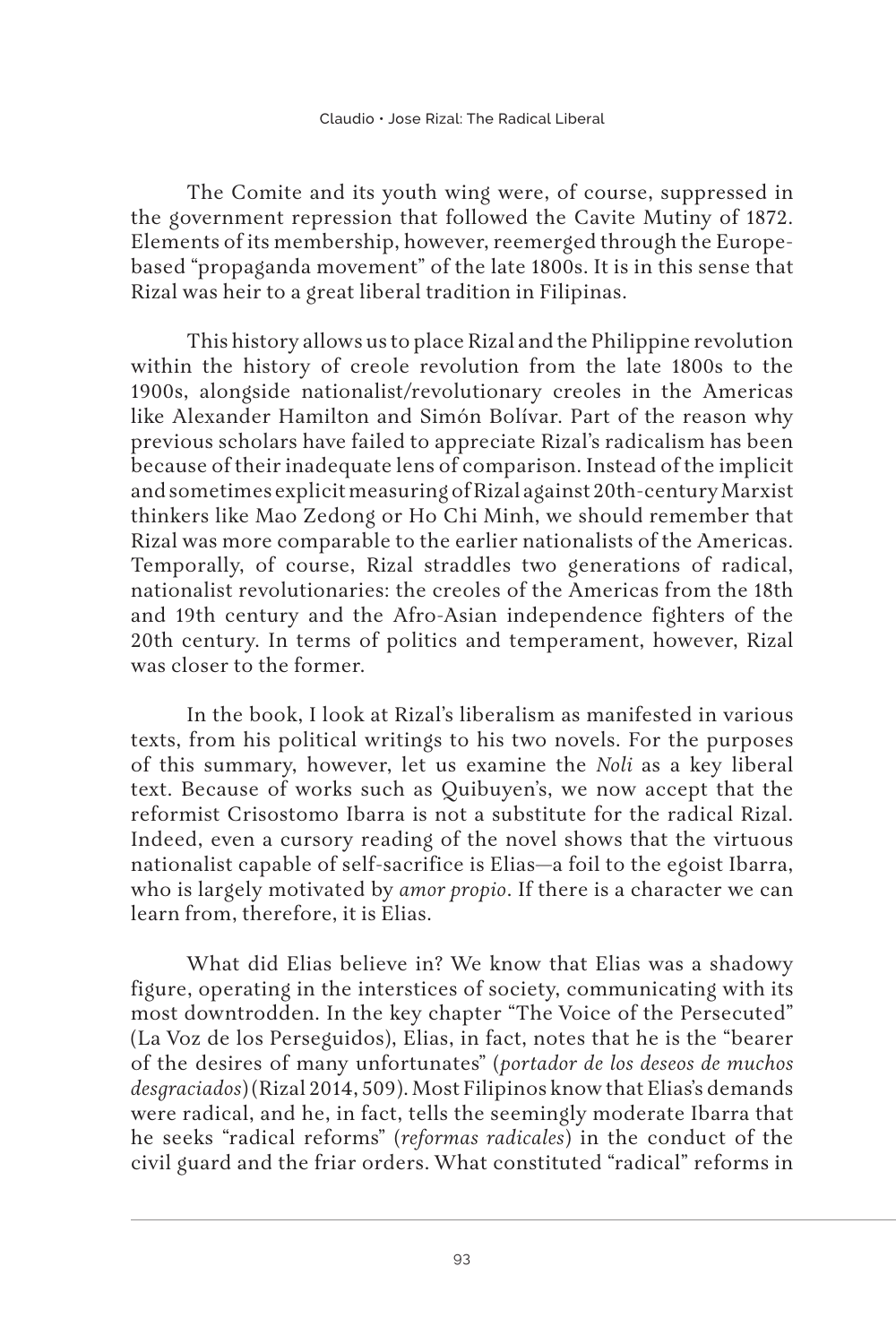the Filipinas of Rizal's time? According to Elias, these included "more respect for human dignity, more security for the individual, lessening the power of the armed forces, fewer privileges for this body that so easily abuses these" (*más respeto á la dignidad humana, más seguridades al individuo, menos fuerza á la fuerza ya armada, menos privilegios para este cuerpo que fácilmente abusa de ellos.)* (ibid., 810).

When Ibarra defends the civil guard as a necessary evil, Elias reacts with incredulity, not believing that a person he admired could hold such reactionary beliefs. He explains that the civil guard focuses more on formal legal procedures than addressing social problems (ibid., 814). Espousing the liberal principle of privacy against state power, Elias decries that the "sanctity of home does not exist" (*no existe el sagrado del hogar*), noting a case of the civil guard assaulting private homes in Calamba (ibid., 814). And returning once more to the primacy of the individual, he explains that "there is no security of the individual" (*no hay la seguiridad del individuo*), citing cases of arbitrary arrest (ibid.). Ibarra shocks Elias further when he replies that those who push for the changes in the civil guard are mostly criminals (ibid., 816).

After debating the role of the civil guard, the two discuss the power of the religious orders in the colony. Elias calls the friars oppressors, and Ibarra responds by accusing Elias and his comrades of forgetting the "immense debt of gratitude" (*la inmensa deuda de gratitud*) that Filipinos owe the friars (ibid., 819). Ibarra's response shocks Elias, who can "barely make sense of what he had heard" (*apenas podía dar crédito á lo que oía*) (ibid.). The reader is meant to be shocked as well. After setting Ibarra up as beneficent and enlightened in the earlier chapters, this chapter reveals that Ibarra is, in fact, a reactionary.

The image that emerges is that of Elias as a classical liberal, defending two principles that all liberals hold dear: civil liberties and secularism. These ideals were radical by the standards of the time shunned even by a supposedly enlightened figure like Ibarra. In Elias, therefore, we are presented with Rizal's personification of the radical, nationalist liberal.

I would like to close by teasing out some of the implications of this liberal reading of the *Noli*. As I noted earlier, the liberal ideas of Elias emerge from his interactions with the margins of society; he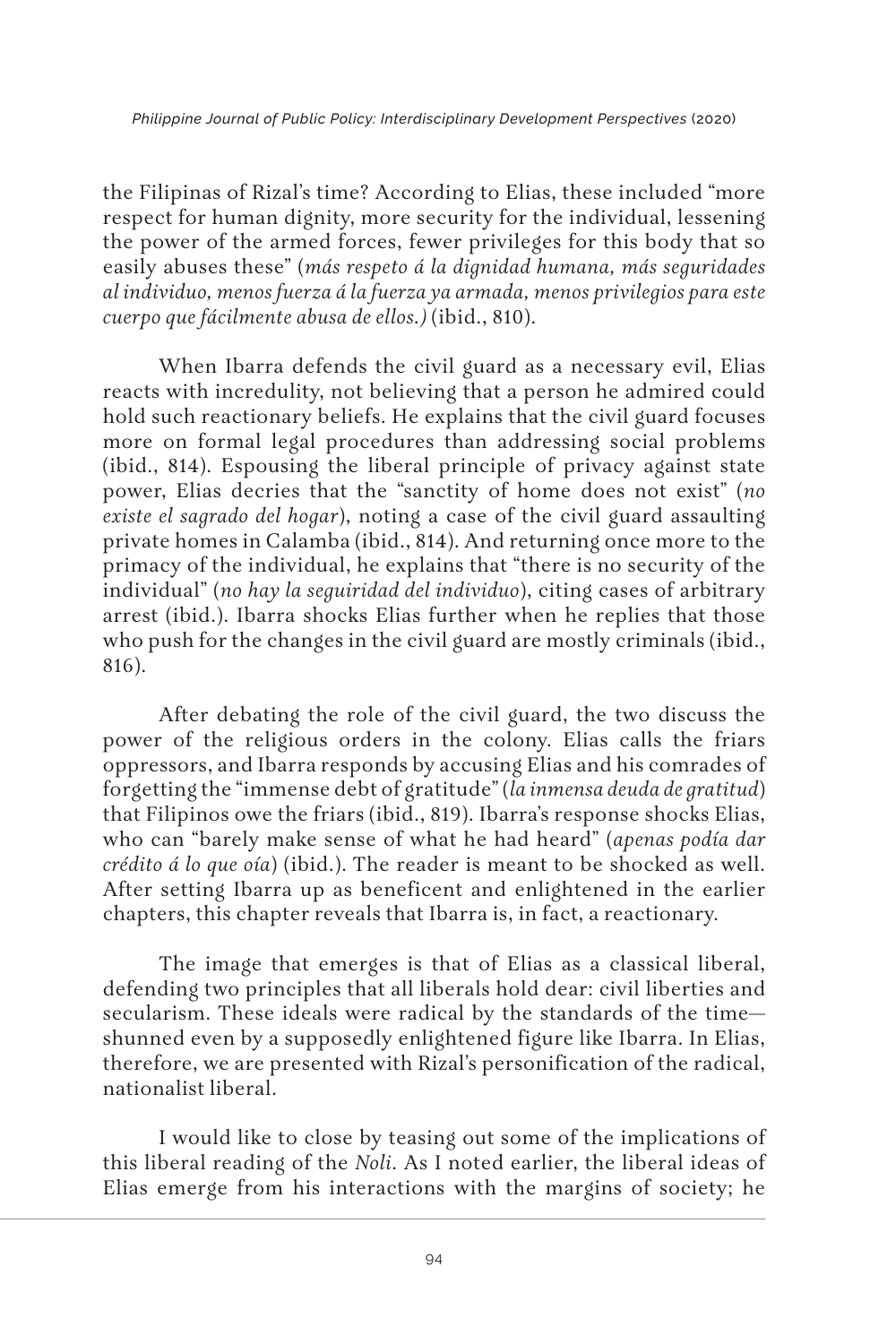is a liberal because he acts as *la voz de la perseguidos (the voice of the persecuted)*—this is in contrast to the way many commentators view liberalism today. For many contemporary readers, liberalism does not represent the voice of the persecuted, but that of the elite. One reason for this, as we have noted, can be explained by the fate of liberalism in the 20th century, a century which saw liberals ascend to the heights of power.

The *Noli* reminds us, however, of liberalism's continued importance to subjugated people. Is it not, for example, the poor who are often denied their civil liberties? Is it not these same people who are subjected to the caprices of police power? Elias's cry for liberalism amid abuses of state power remains relevant to us today.

**Lisandro E. Claudio, Ph.D.** is Assistant Professor of the Department of South and Southeast Asian Studies at the University of California, Berkeley.

## Note

1. This review was initially part of "Rethinking Rizal for the 21st Century: Unexplored Themes and New Interpretations," a commemoration of Rizal's 158th birthday held at the University of the Philippines Center for Integrative and Development Studies (UP CIDS), with Dr. George Aseniero and Dr. Floro Quibuyen, and forum moderator Gemma Cruz-Araneta.